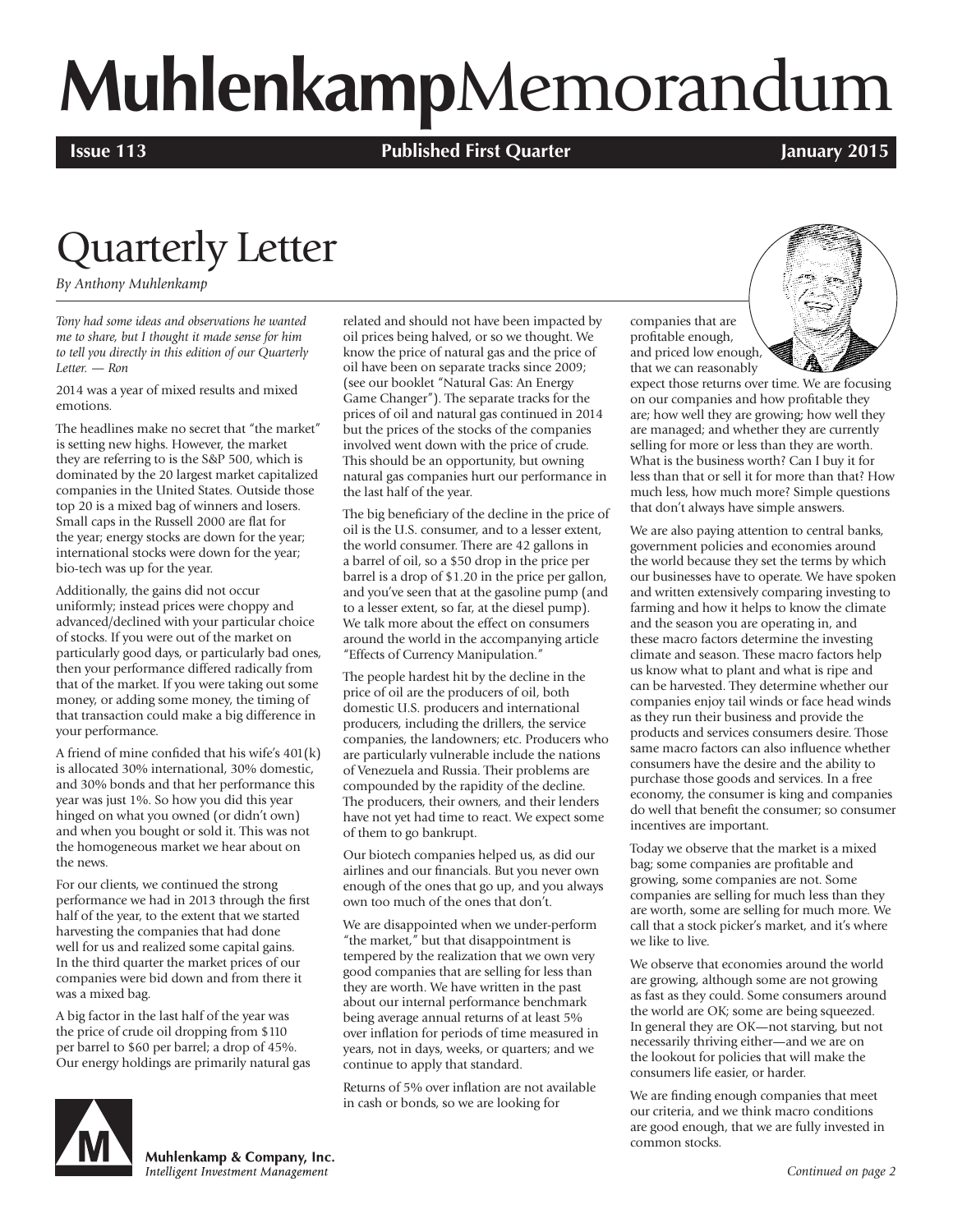# Effects of Currency Manipulation

*by Jeff Muhlenkamp*

At our November 12, 2014 investment seminar, I stated that the devaluation of the Japanese yen may prompt other export-reliant countries to devalue their currencies in turn as they try to keep their exports competitive. A listener asked me later what the impact of such competitive devaluation would be. In short, it would squeeze consumers in the countries that successfully devalue their currency. Let me explain how I arrived at that conclusion.

First an important point: when you talk about devaluing, you have to devalue against something else—it is always relative. So you can devalue the dollar against the yen, the Euro against the dollar, or the won against the yen… but you can't just devalue the dollar. Since the U.S. dollar is the closest thing the world has to a global currency and most commodities are priced in dollars, most countries try to devalue against it. So let's say Country X is interested in growing its economy and employing more of its population by increasing its exports. In order for their export products to be more competitive internationally, they choose to lower the price. Reducing the selling price without reducing the

production cost will put their companies out of business, so Country X must also reduce the cost of inputs—typically mostly labor. Workers generally don't like wage cuts very much, so another way to achieve a lower selling price is to manipulate the exchange rate. If the exchange rate falls the international price of the country's exports will drop, but worker's wages will remain unchanged (measured in the currency of Country X). Everyone wins! To execute this plan the central bank prints money and lowers interest rates. (If their exchange rate is pegged, they lower the peg over time.) This combination usually results in a lower exchange rate; i.e. more of Country X's currency equals the same amount of U.S. dollars. Country X's products are cheaper internationally, sales go up, more citizens are employed, etc.

## But did everybody really win?

No. Because the exchange rate declined, anything County X imports is more expensive than it had been. Devaluing Country X's currency benefits the exporter (a business with employees) and hurts the importer (another business with employees), along with anyone in Country X who buys imported goods. What really became cheaper from an international perspective is the cost of labor in Country X. Since Country X's labor got cheaper, there is more demand for it and employment goes up. Who benefitted? Consumers outside Country X that buy Country X products at a lower price and newly hired employees inside Country X. Who paid the price? Country X's workers who received less compensation for their labor than they

otherwise would have, Country X consumers who pay more for imported goods, and the workers outside Country X who lost their job to cheaper labor in Country X. Everyone can't win, there are always those who benefit and those who are hurt. There is no free lunch.

Growth through exports aided by a cheap currency is called mercantilism. Mercantilism has been tried by a lot of countries, often with a fair degree of success in the short- to medium-term. Japan did it coming out of World War II. You could buy cheap Japanese cars in the U.S. in the '70s because Japanese workers and engineers worked cheaper than their American counterparts, and the exchange rate was a big part of that. China has done it for the last 20 years: they pegged their currency at an artificially low level, so their products were cheap, and cheap Chinese labor attracted a lot of industry to their shores starting with the really labor-intensive stuff like making clothing and assembling electronics.

This method of growth requires at least the tacit cooperation of the foreign trading partners. Generally, after a time, mercantilism reaches its limit and other means of growth are necessary. Notice that the Japanese yen in the 1970s traded at 300yen/dollar; now, it is about 110yen/dollar. Depreciation against the dollar gave way to appreciation against the dollar. The Chinese renminbi is similar. You may recall during the 2008-09 recession there were loud calls in America for China to quit manipulating its currency and allow it to appreciate. America became more interested in the welfare of its exporting workers than its importing consumers and tolerance for a cheap renminbi declined.

Today, Japan is very interested in devaluing its currency against all other world currencies and is printing money at a fantastic rate to do that. Their goal is to spur economic growth through exports. Their problem is they import most of their raw materials and energy. Their exporting companies will benefit, but their consumers will see costs go up. There is both a benefit, and a cost—you never get one without the other.

There are several other countries whose governments are interested in economic growth via exports, including Korea, China, and Germany. Highly engineered German and Korean capital goods compete directly with Japanese capital goods. As Japanese products get cheaper, they should sell more of them—at the expense of their global competitors. Those competitors may decide to fight back, in part, by printing money and lowering their interest rates; i.e. devalue their currency! (against the dollar). Now you have multiple countries simultaneously trying to devalue their currencies in order to maintain market share in their export

markets and thus keep their citizens employed.

#### Why is that so bad?

Remember that Country X's worker was hurt as he received lower compensation than he otherwise would have. Country X's consumer of imported goods was also hurt as import prices rose. Often, currency devaluations are accompanied by domestic inflation (which is a stated goal of Japan's central bank). Inflation hurts the saver and benefits the borrower. Sum that all up and what do we get?

- If Japan, Korea, Europe, and China simultaneously try to devalue their currencies it only has a hope of working if the U.S. doesn't join in. (The U.S. must tacitly allow them to devalue against the dollar.) This implies a strong dollar and lower commodity prices (measured in dollars).
- Who benefits? The only clear beneficiary is the U.S. consumer of imported goods. Japanese, Korean, European, and Chinese exporters don't gain market share, they only succeed in holding what they had. If there is

## Quarterly Letter

*Continued from cover*

We continue to believe that emotional decisions are bad decisions. This is almost universally true, and clearly true for investing. We write these letters, hold our seminars, and publish booklets on various topics to help build an intellectual framework for investing and to counter the corrosive effects of the emotions that are so prevalent among investors. Please let us know how we are doing and if there is more we can do for you. M

*The comments made by Tony Muhlenkamp in this commentary are opinions and are not intended to be investment advice or a forecast of future events.*

**S&P 500 Index** is a widely recognized, unmanaged index of common stock prices. The S&P 500 Index is weighted by market value and its performance is thought to be representative of the stock market as a whole.

**Russell 2000** refers to the Russell 2000 Index, a small-cap stock market index of the bottom 2,000 stocks in the Russell 3000 Index. The Russell 2000 is by far the most common benchmark for mutual funds that identify themselves as "small-cap."

**One cannot invest directly in an index**.

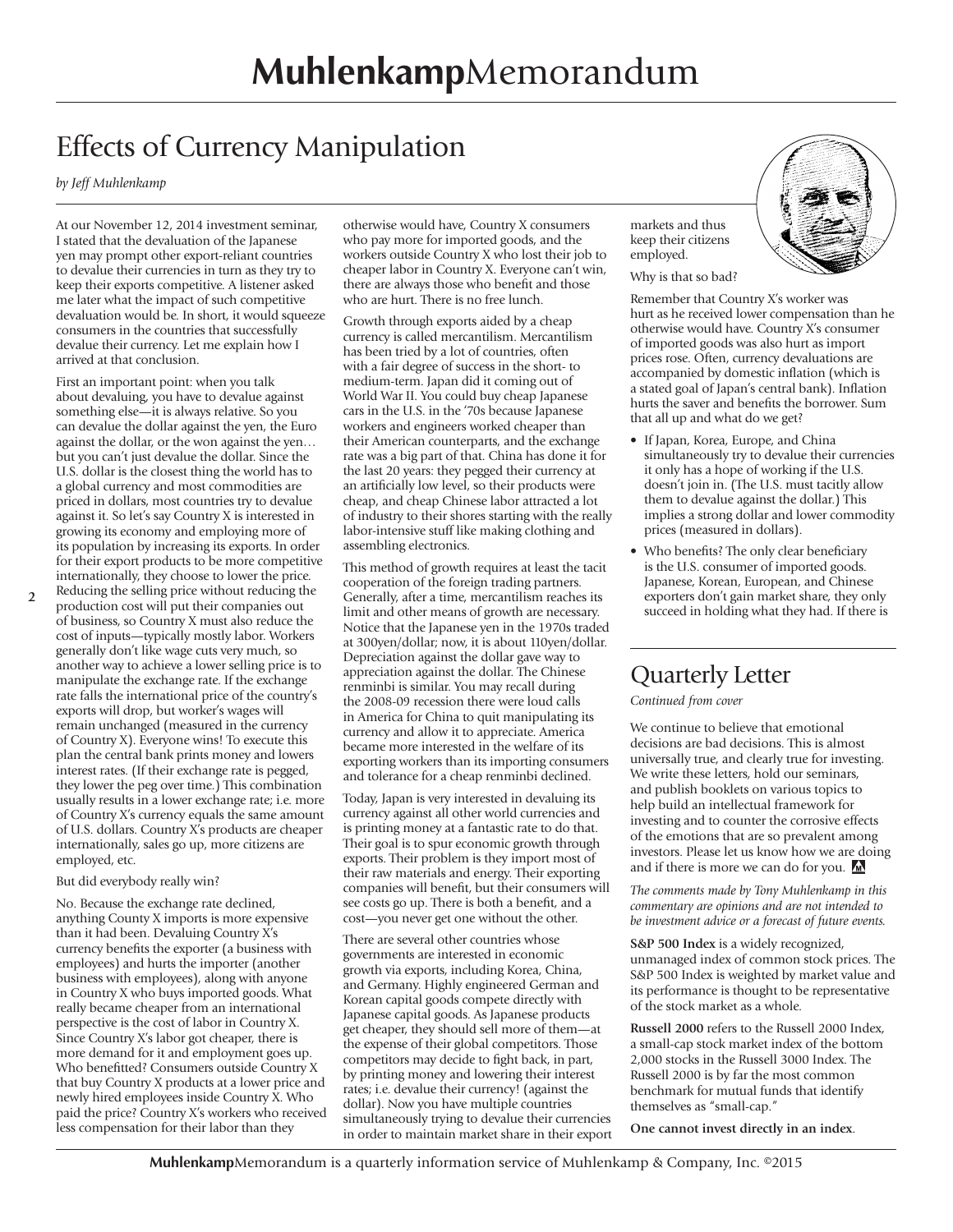inflation in Japan, Korea, Europe, and China, it will benefit entities that borrowed in those currencies.

- Who loses? Japanese, Korean, European, and Korean consumers of imported goods. All of those countries are big energy importers, so all of their consumers pretty much lose. (For example, the price of crude oil has recently dropped by 45%, from \$110 per barrel to \$60 per barrel. Since oil is still priced in dollars it has benefited the U.S. consumer, but the Japanese consumer has seen no benefit because the yen has been devalued relative to that same dollar.) Their export workers lose. To the extent they have domestic inflation, all of their savers lose.
- Any foreign entity that borrowed in dollars, but whose income is in a foreign currency, will find it increasingly difficult to make their interest payments; expect defaults. And, of course, one man's debt is another man's bond, so the holders of those bonds lose.
- The drop in commodity prices due to the strong dollar makes it more difficult for the Bank of Japan and the European Central Bank to achieve their stated goals of 2% inflation.

What happens if the United States tries to prevent other currencies from devaluing against the dollar and lowers interest rates and prints money like everybody else? Then, the only beneficiaries are the debtors, as their debts will be denominated in increasingly worthless paper. All savers lose, all consumers lose, and most workers lose. Since the biggest debtors are governments, they win—at the expense of their citizens.

Where are we today? Until October 2014 the U.S. was actively printing money. While the Federal Reserve didn't say it wanted a weaker dollar, that's what happened for the last few years (on a longer time scale, a weaker dollar has been happening for decades). The U.S. has ended Quantitative Easing (QE), and may raise interest rates in the next six months. The dollar is stronger against most currencies over the last 6 months; commodity prices are falling (measured in dollars), in some cases quite dramatically, creating additional trouble for Russia, Indonesia, and Brazil. Japan is actively devaluing its currency, so far successfully. If the other nations of the world allow Japan to continue to do so the pain will be limited to Korean, U.S., German, and Chinese exporters, and the Japanese consumer. If other countries begin to devalue, the pain spreads as described above.

We pay attention to these types of macroeconomic issues because doing so helps to avoid risk and identify opportunities for investment. As we learn things that are of interest and not well covered or understood by mainstream media we will continue to pass them along. **M** 

## The Healthcare Industry and the Consumer

*by Anthony Muhlenkamp*

The headline topic for our November 12, 2014 investment seminar was "Game Changers in Biomedical Science" delivered by Tammy Neff, an analyst on our investment team. She has written about the topic in *Muhlenkamp Memorandum #112*, and in a booklet that we can mail you or that you can download from our website, but I would like to highlight an element from her talk that I found particularly interesting. What are the effects the consumer is having on the healthcare field; and what are the effects that the advances in biomedical science are having on the consumer?

Today, on a per-person basis, \$.22 of every dollar spent in this country goes to healthcare. This average includes the money that you pay out-of-pocket, along with benefits paid on your behalf by your healthcare insurer. It encompasses doctor visits, hospital stays, lab testing, medications, outpatient physical therapy, etc.—and it's the "biggest piece of the pie" of total consumer spending. Comparing apples-to-apples, 11% of all consumer spending went to healthcare in 1980. Stepping back even further, healthcare spending averaged 6% in 1960.<sup>1</sup> So, starting in 1960, we nearly doubled what we spent on healthcare by 1980—and we doubled it again from 1980 to 2013.

Some argue this is a bad thing and conclude that healthcare costs are too high. We think it's indicative of people being more prosperous than they were and not having to spend it all on food, clothing, and shelter. Despite best efforts, there appears to be a limit to what people can eat, and how much house and clothes people need. So spending on health care is a rational next priority.

Today, over \$130 billion is invested annually in biomedical research<sup>2</sup> and consumers are benefitting. If you were born in 1900, the average life expectancy was about 47 years; in 2012, it's about 78 years.<sup>3</sup>

We think the significant increase in consumer spending on healthcare over the last 54 years results from a combination of:

- 1. Continuous Innovation: For example, in the 1960s, open-heart surgery was perfected. In the 1970s, we gained MRI technology, enabling less invasive, more precise diagnoses. Today, there is genetic-based testing and precision treatment for cancerous cells.
- 2. Aging Baby Boomers: As the U.S. population ages, consumers demand more services like hip and knee replacements.
- 3. Expanded Insurance Coverage: 1966 brought us Medicare, providing healthcare coverage for Americans ages 65 and older. 2010 brought us the Patient Protection and Affordable Care Act, providing millions of Americans access to health insurance coverage. Additionally, in the '60s, health insurance predominantly covered hospital stays and surgical procedures. Insurance coverage now includes outpatient care, physical therapy, chiropractic care, medications, artificial limbs, etc.

We have often observed that in a free economy the consumer is king, and that any product or service that has direct and measurable benefits to the consumer is likely to have legs. The advances in the field of biomedical science is an area that may well fit that description. More and more people seem to be receptive to the idea of "living long enough to live forever," and that can be a powerful trend.

With that in mind, we focus on those companies that we think will ultimately provide cost savings to the healthcare system, and the consumer, through the following game changers:

- Transforming the model of healthcare from disease management to disease prevention through personalized medicine;
- Rethinking the approach to the war on cancer; and
- Curing diseases that were previously life-long conditions.

To learn more, please visit the seminar archive on our website, or call to request the DVD.

<sup>1</sup> U.S. Bureau of Economic Analysis; all data is adjusted for inflation.

<sup>2</sup> Research America; Truth and Consequences: Health R&D Spending in the U.S. (FY11-12)

<sup>3</sup> 1900-1960, Andrew Noymer, University of California Berkeley; 1961-2014 World Bank